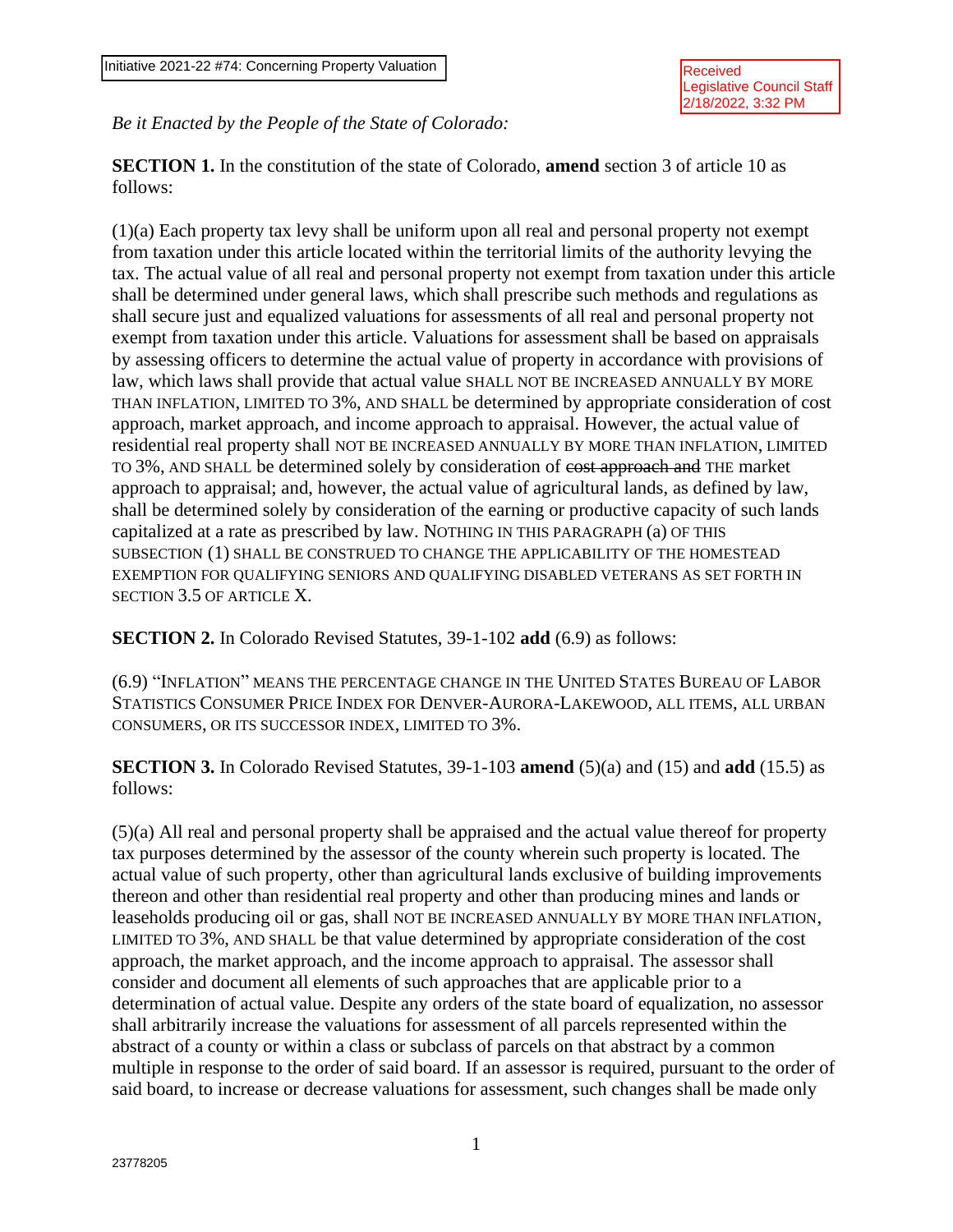upon individual valuations for assessment of each and every parcel, using each of the approaches to appraisal specified in this paragraph (a), if applicable. The actual value of agricultural lands, exclusive of building improvements thereon, shall be determined by consideration of the earning or productive capacity of such lands during a reasonable period of time, capitalized at a rate of thirteen percent. Land that is valued as agricultural and that becomes subject to a perpetual conservation easement shall continue to be valued as agricultural notwithstanding its dedication for conservation purposes; except that, if any portion of such land is actually used for nonagricultural commercial or nonagricultural residential purposes, that portion shall be valued according to such use. Nothing in this subsection (5) shall be construed to require or permit the reclassification of agricultural land or improvements, including residential property, due solely to subjecting the land to a perpetual conservation easement. The actual value of residential real property shall NOT BE INCREASED ANNUALLY BY MORE THAN INFLATION, LIMITED TO 3%, AND SHALL be determined solely by consideration of the market approach to appraisal. A gross rent multiplier may be considered as a unit of comparison within the market approach to appraisal. The valuation for assessment of producing mines and of lands or leaseholds producing oil or gas shall be determined pursuant to articles 6 and 7 of this title. NOTHING LIMITING THE INCREASE IN THE ACTUAL VALUE OF A PROPERTY SHALL BE CONSTRUED AS A TAX CHANGE OR AS A CHANGE TO A PROPERTY'S MILL LEVY RATE OR PROPERTY TAX RATE.

(15.5)(a) IF A PROPERTY SUFFERS A DECLINE IN VALUE, THE TAXPAYER MAY PROTEST THE ACTUAL VALUE OF THE PROPERTY IN ACCORDANCE WITH SECTION  $39-5-121 (1)(a)(I)$  OR MAY APPEAL THE ACTUAL VALUE OF THE PROPERTY IN ACCORDANCE WITH SECTION 39-5-122 (2). IF THE PROTEST OR APPEAL RESULTS IN AN ACTUAL VALUE THAT IS LESS THAN THE MOST RECENT VALUATION, THEN THE PROPERTY SHALL BE REAPPRAISED PURSUANT TO SECTION 39-1-104 (10.2) ANNUALLY AND THE ACTUAL VALUE SHALL BE THE REAPPRAISED VALUE UNTIL THE PROPERTY RECOVERS ALL ITS VALUE, CALCULATED AS THE ACTUAL VALUE OF THE PROPERTY PRIOR TO THE PROTEST OR APPEAL ADJUSTED FOR INFLATION TO THE CURRENT YEAR.

(b) IF AN ASSESSOR DETERMINES THAT THE COUNTY HAS SUFFERED A SUSTAINED ECONOMIC DOWNTURN, THE ASSESSOR MAY CONDUCT A COUNTYWIDE REAPPRAISAL OF ALL PROPERTIES IN THE COUNTY. IF THE REAPPRAISAL RESULTS IN AN ACTUAL VALUE THAT IS LESS THAN THE MOST RECENT VALUATION, THEN THE PROPERTY SHALL BE REAPPRAISED PURSUANT TO SECTION 39-1-104 (10.2) ANNUALLY AND THE ACTUAL VALUE SHALL BE THE REAPPRAISED VALUE UNTIL THE PROPERTY RECOVERS ALL ITS VALUE, CALCULATED AS THE ACTUAL VALUE OF THE PROPERTY PRIOR TO THE SUSTAINED ECONOMIC DOWNTURN ADJUSTED FOR INFLATION TO THE CURRENT YEAR.

**SECTION 4.** In Colorado Revised Statutes, 39-1-104 **amend** (10.2) as follows:

(10.2)(a) Except as otherwise provided in subsection (12) of this section, beginning with the property tax year which commences January 1, 1989, a reassessment cycle shall be instituted with each cycle consisting of two full calendar years. At the beginning of each reassessment cycle, the level of value to be used during the reassessment cycle in the determination of actual value of real property in any county of the state as reflected in the abstract of assessment for each year in the reassessment cycle shall advance by two years over what was used in the previous reassessment cycle; except that the level of value to be used for the years 1989 and 1990 shall be the level of value for the period of one and one-half years immediately prior to July 1, 1988;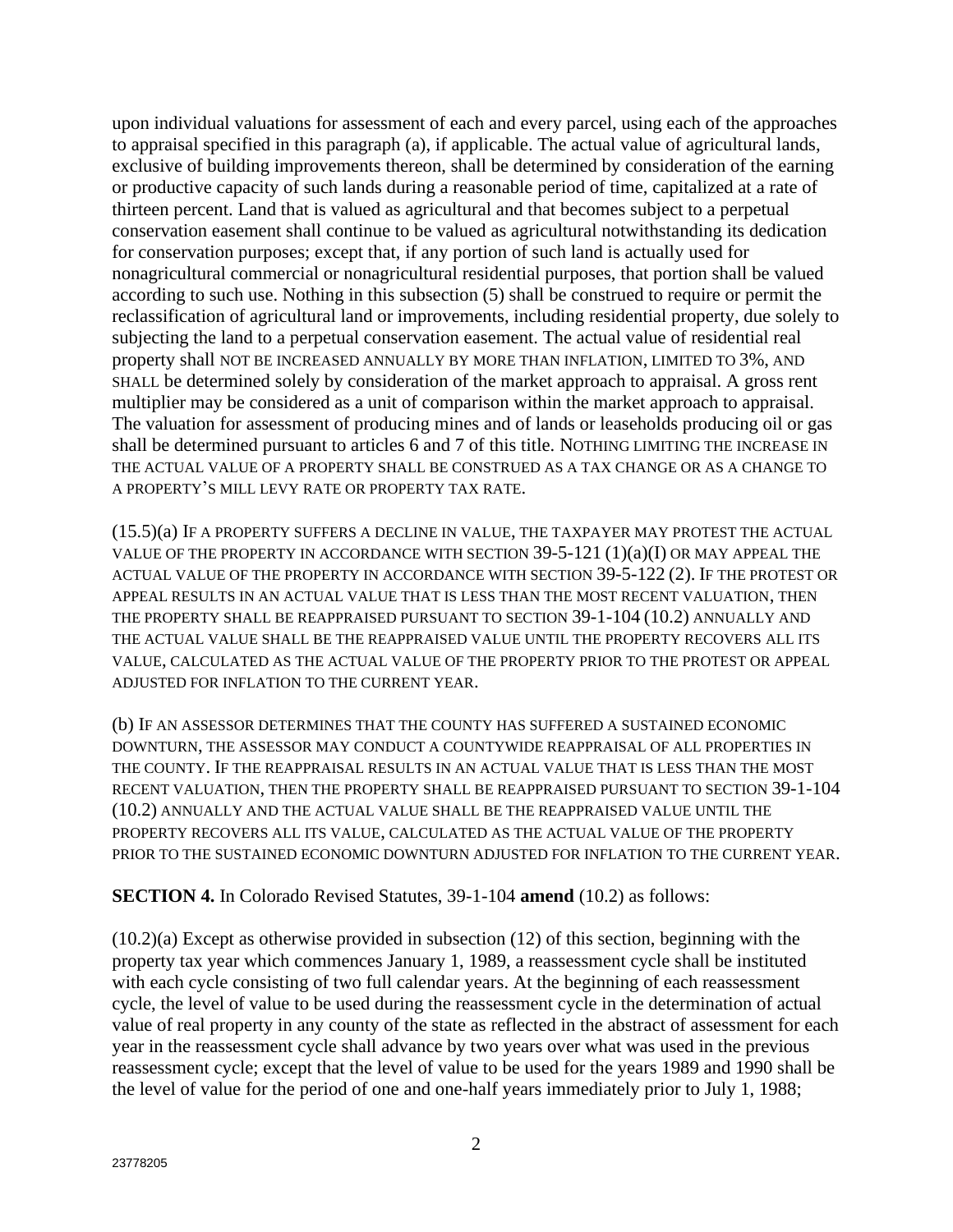except that, if comparable valuation data is not available from such one-and-one-half-year period to adequately determine the level of value for a class of property, the period of five years immediately prior to July 1, 1988, shall be utilized to determine the level of value. Said level of value shall be adjusted to the final day of the data gathering period. BEGINNING WITH THE PROPERTY TAX YEAR WHICH COMMENCES JANUARY 1, 2023, THE ACTUAL VALUE OF REAL PROPERTY SHALL NOT INCREASE ANNUALLY BY MORE THAN INFLATION.

## **SECTION 5.** In Colorado Revised Statutes, 39-5-121 **amend** (1)(a)(I) as follows:

 $(1)(a)(I)$  No later than May 1 in each year, the assessor shall mail to each person who owns land or improvements a notice OF VALUATION setting forth the valuation of such land or improvements, WHICH SHALL NOT INCREASE ANNUALLY BY MORE THAN INFLATION IN ACCORDANCE WITH SECTION 39-1-104 (10.2). For agricultural property, the notice must separately state the actual value of such land or improvements in the previous year, the actual value in the current year, and the amount of any adjustment in actual value. For all other property, the notice must state the total actual value of such land and improvements together in the previous year, the total actual value in the current year, and the amount of any adjustment in total actual value. The notice must not state the valuation for assessment of such land or improvements or combination of land and improvements. Based upon the classification of such taxable property, the notice must also set forth either the ratio of valuation for assessment to be applied to said actual value of all taxable real property other than residential real property prior to the calculation of property taxes for the current year or the projected ratio of valuation for assessment to be applied to said actual value of residential real property prior to the calculation of property taxes for the current year and that any change or adjustment of the projected ratio of valuation for assessment for residential real property must not constitute grounds for the protest or abatement of taxes. With the approval of the board of county commissioners, the assessor may include in the notice an estimate of the taxes owed for the current property tax year. If such estimate is included, the notice must clearly state that the tax amount is merely an estimate based upon the best available information. The notice must state, in bold-faced type, that the taxpayer has the right to protest any adjustment in valuation but not the estimate of taxes if such an estimate is included in the notice, the classification of the property that determines the assessment percentage to be applied, and the dates and places at which the assessor will hear such protest. The notice must also set forth the following: That, to preserve the taxpayer's right to protest, the taxpayer shall notify the assessor either in writing or in person of the taxpayer's objection and protest; that such notice must be delivered, postmarked, or given in person no later than June 1; and that, after such date, the taxpayer's right to object and protest the adjustment in valuation is lost. The notice must be mailed together with a form that, if completed by the taxpayer, allows the taxpayer to explain the basis for the taxpayer's valuation of the property. Such form may be completed by the taxpayer to initiate an appeal of the assessor's valuation. However, in accordance with section 39-5-122 (2), completion of this form does not constitute the exclusive means of appealing the assessor's valuation. For the years that intervene between changes in the level of value, if the difference between the actual value of such land or improvements in the previous year and the actual value of such land or improvements in the intervening year as set forth in such notice constitutes an increase in actual value of more than seventy-five percent, the assessor shall mail together with the notice an explanation of the reasons for such increase in actual value.